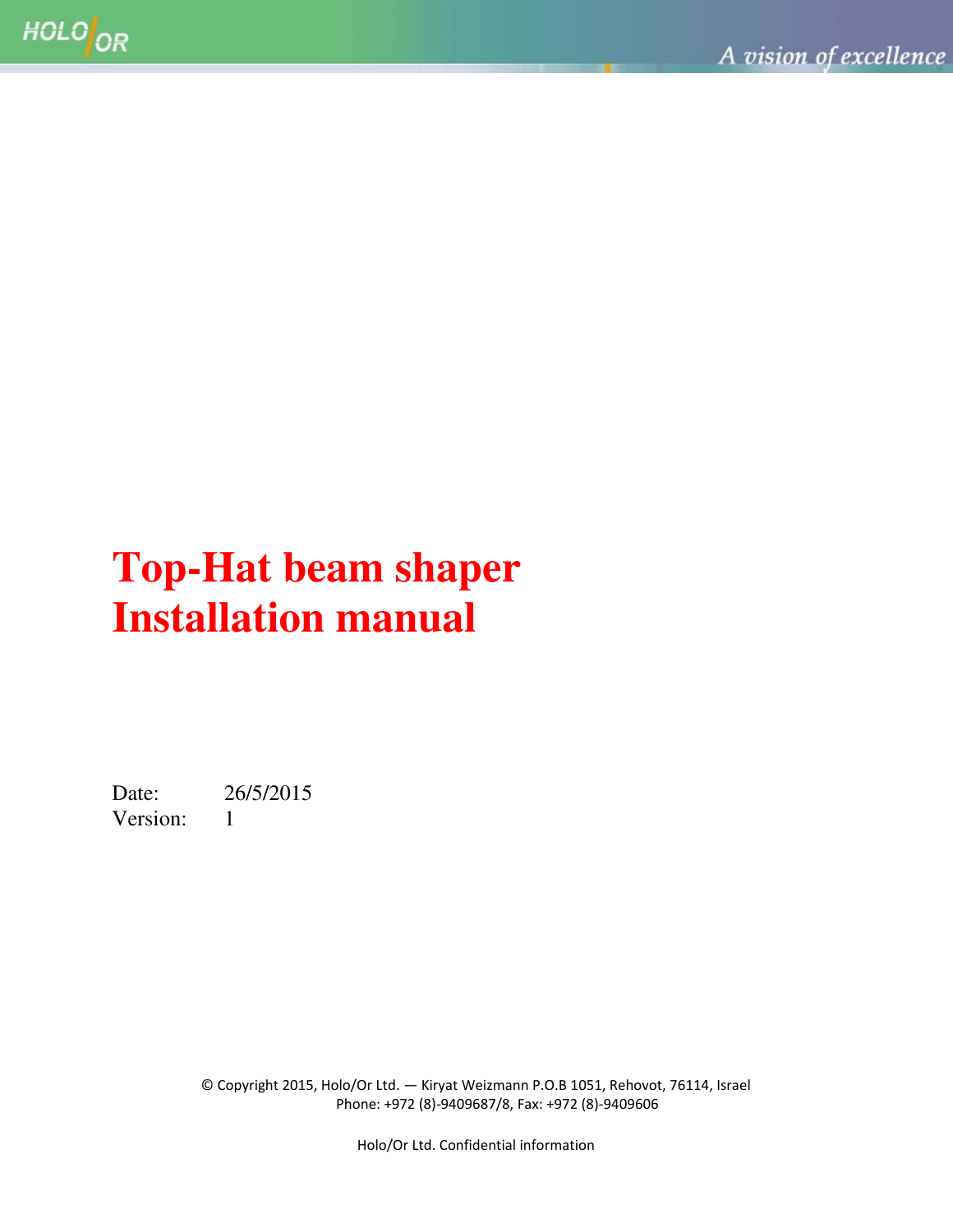### **Contents**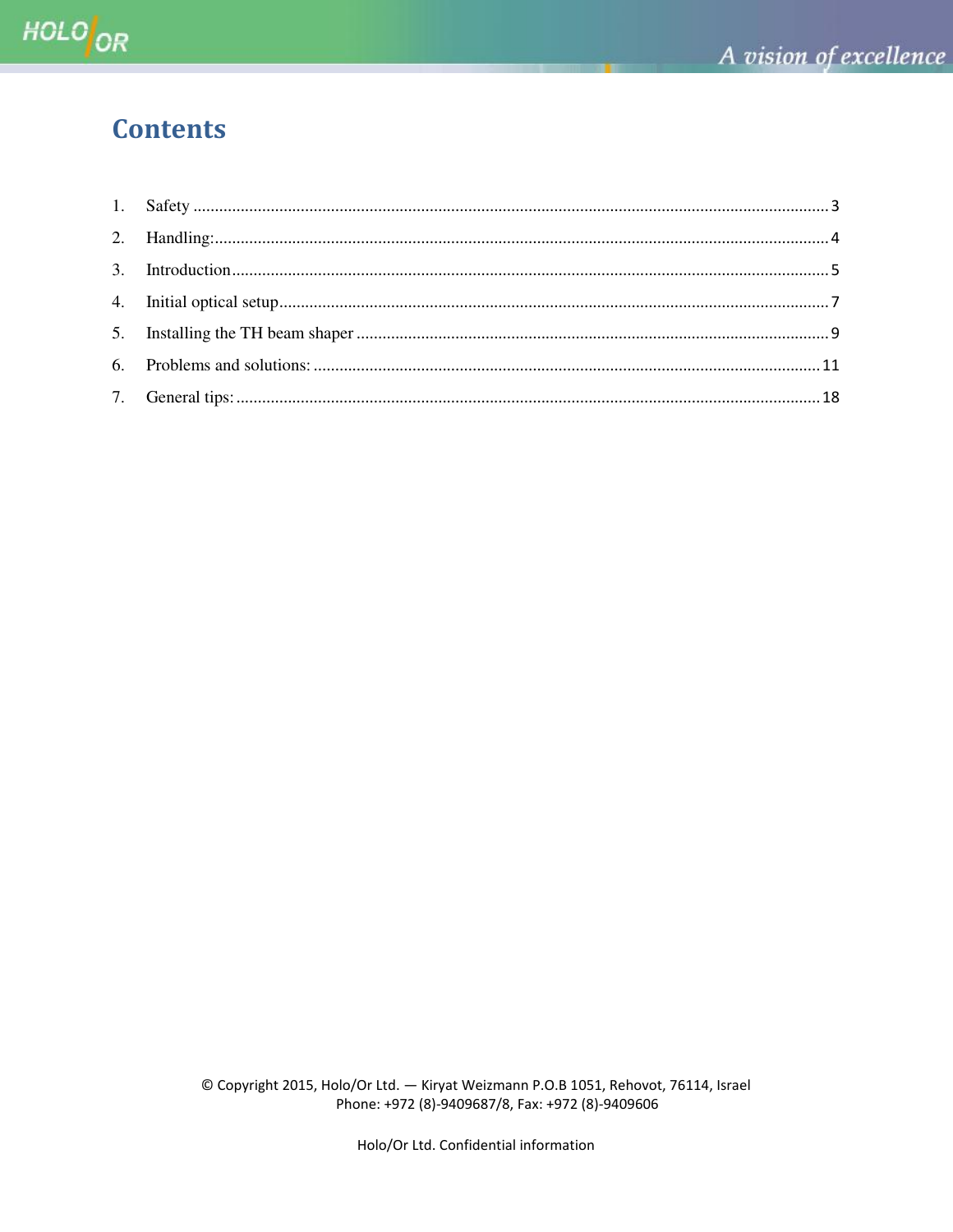## <span id="page-2-0"></span>1. Safety

General recommendations when working with a laser

<http://web.princeton.edu/sites/ehs/laserguide/appendixB.htm>

- Locate beam at waist level or below. Do not place beam at eye level.
- Close and cover your eyes when stooping down around the beam (where you will pass the beam at eye level).
- When leaning over a table, beware of beam directed upward.
- Enclose as much of the beam as possible.
- Do not direct beam toward doors or windows.
- Terminate beams or reflections with fire-resistant beam stops. Anodized aluminum or aluminum painted black (which is not necessarily fire-resistant) can work well for this purpose.
- Use surfaces that minimize specular reflections (mirror-like reflection).
- Locate controls so that the operator is not exposed to beam hazards.
- Make sure warning/indicator lights can be seen through protective filters.
- If you can see the beam through your laser eyewear, you are not fully protected.
- View applications remotely.
- Do not wear watches or reflective jewelry around Class 3B or 4 lasers.
- Do not wear neckties around Class 4 open beam lasers.
- In reality, all interlocks can fail.
- The best defense is good understanding of the hazards.

Recommendations for alignment:

- Isolate process.
- Use lowest practical power.
- View diffuse reflections only.
- Use IR/UV viewing cards/eyewear.
- Where possible, use HeNe alignment lasers.

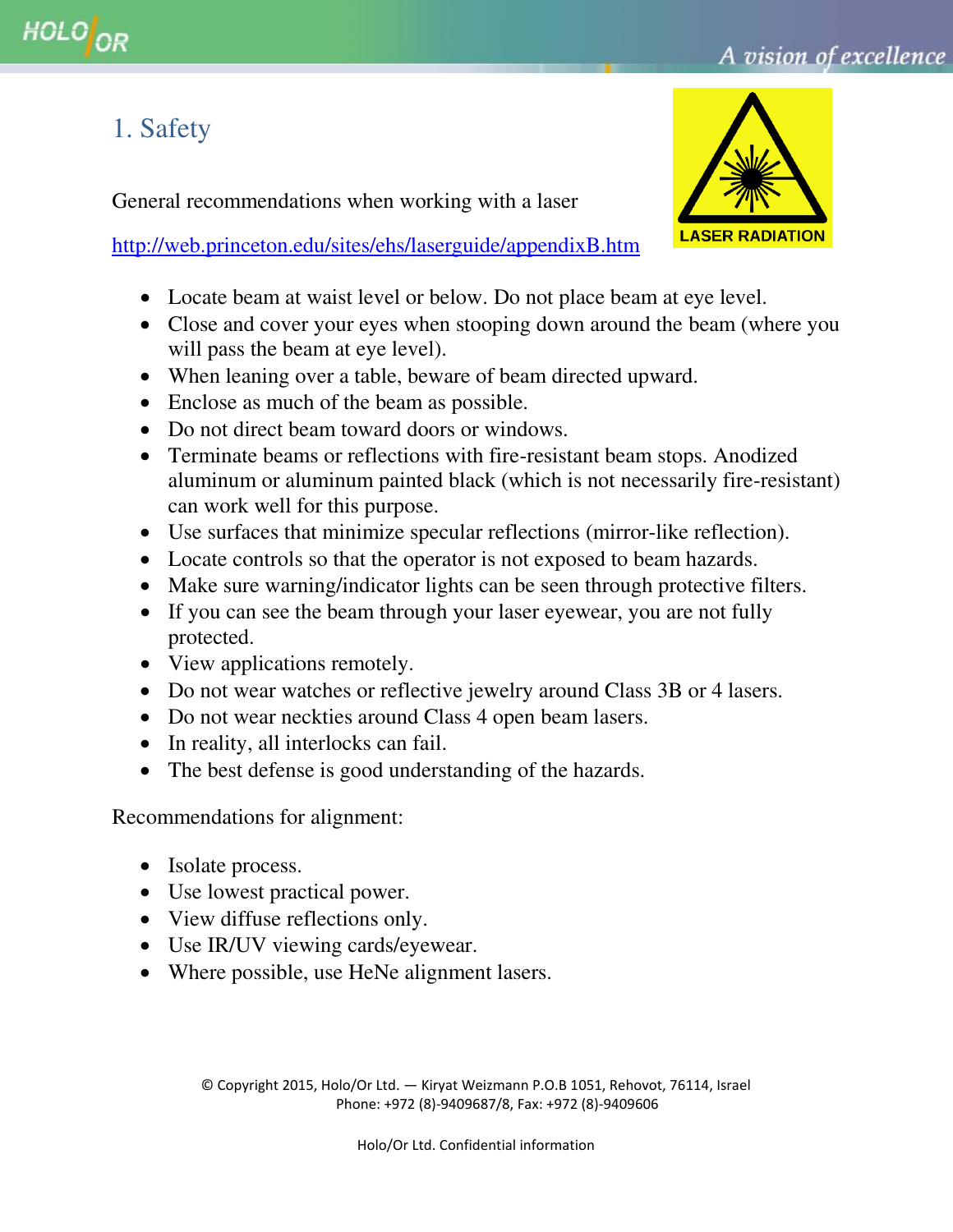## <span id="page-3-0"></span>2. Handling:

| Use gloves | Mechanical<br>damage | <b>Chemical</b> | Dust |
|------------|----------------------|-----------------|------|
|            | <b>FRAGILE</b>       |                 |      |

© Copyright 2015, Holo/Or Ltd. — Kiryat Weizmann P.O.B 1051, Rehovot, 76114, Israel Phone: +972 (8)-9409687/8, Fax: +972 (8)-9409606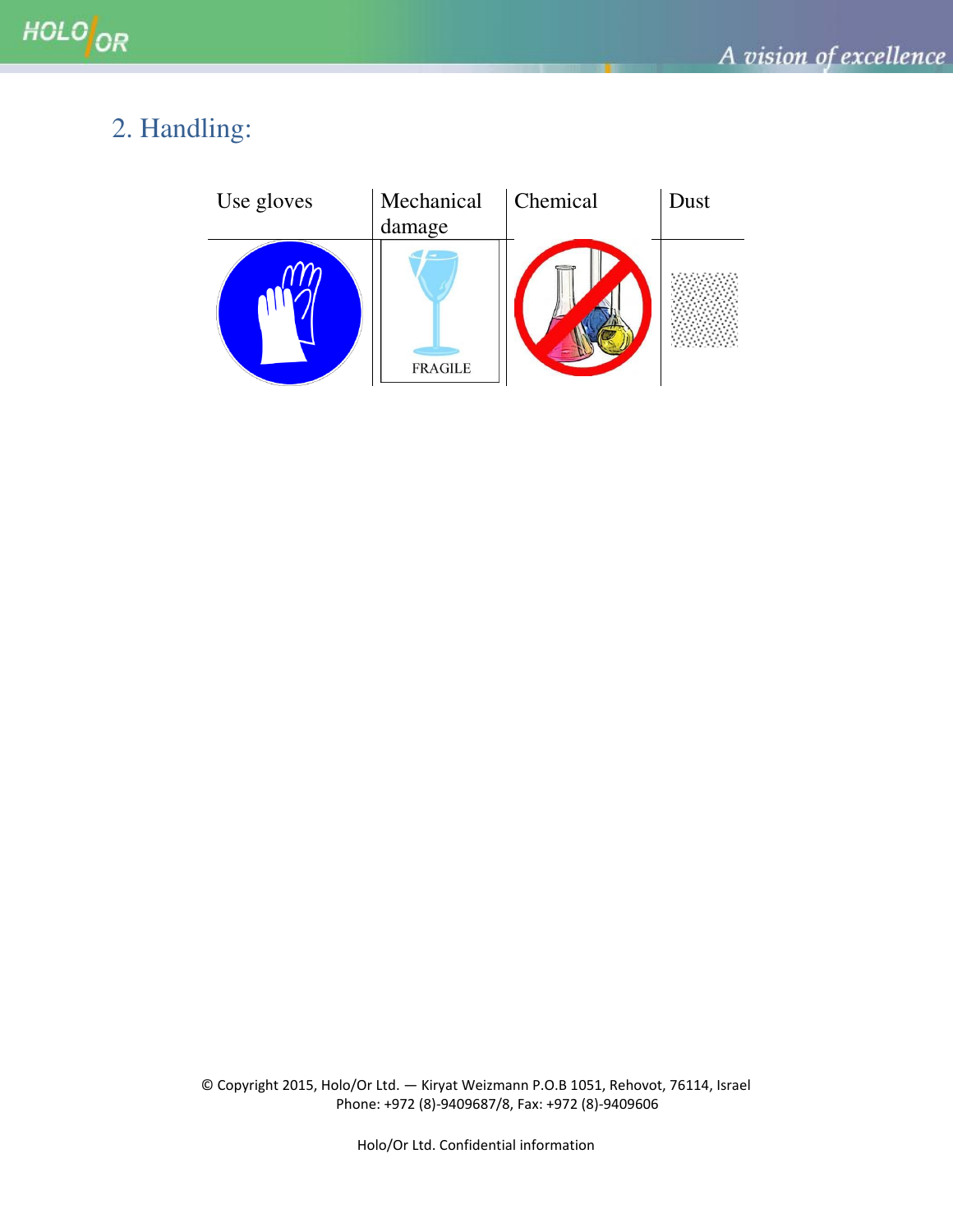### <span id="page-4-0"></span>3. Introduction

The **Top-Hat (TH) beam shaper** is a phase element, mainly based on diffractive technology (Diffractive Optical Element - DOE), used to transform a near-Gaussian (TEM $_{00}$ ) incident laser beam into a uniform-intensity spot of either round, rectangular, square, line or other custom shapes with sharp edges in a specific work plane. It is important to note that the Top-Hat spot is NOT at the minimum spot location (minimum waist), but near it.



```
Figure 1 - Basic Operation
```
Each TH shaper is designed for a specific use with a unique set of optical system parameters:

- Wavelength
- Input Beam Size  $(D_{in})$
- Working distance (WD)
- Output Spot Size  $(D_{out})$

Altering any one of the vales in this parameter set will degrade the performance of the Top-Hat beam shaper element, and possibly render it useless.

> © Copyright 2015, Holo/Or Ltd. — Kiryat Weizmann P.O.B 1051, Rehovot, 76114, Israel Phone: +972 (8)-9409687/8, Fax: +972 (8)-9409606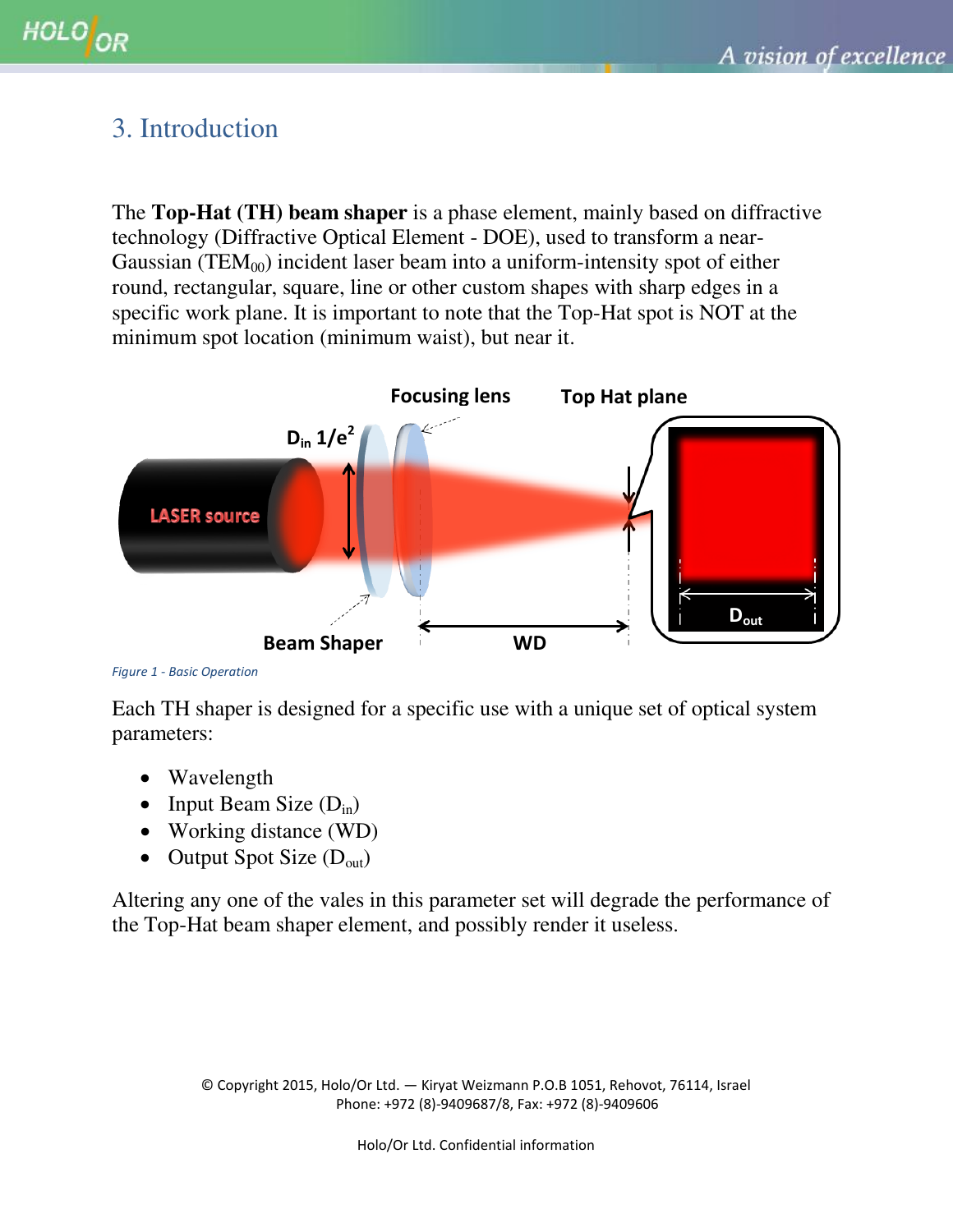The beam shaper can be a:

a. Focal Beam Shaper: Hybrid element (singlet lens) or a module, which gives a Top-Hat intensity distribution at a specific working distance (EFL of the lens or distance from exit location of the module to Top-Hat plane).



b. Angular Beam Shaper: Optical element (window) which gives a Top-Hat intensity distribution at infinity or in the focal plane of an aberration free customer's lens.

$$
\begin{array}{|c|c|c|c|}\n\hline\n\text{Laser} & & \text{TH DOE} \\
\hline\n\text{beam} & & \text{Focusing} \\
\hline\n\end{array}
$$

#### **Picture of basic optical setup:**

From left to the right – single mode laser, Beam expander to adjust beam size, Top-Hat beam shaper mounted in XY translator, focusing lens mounted in XY translator, detector.

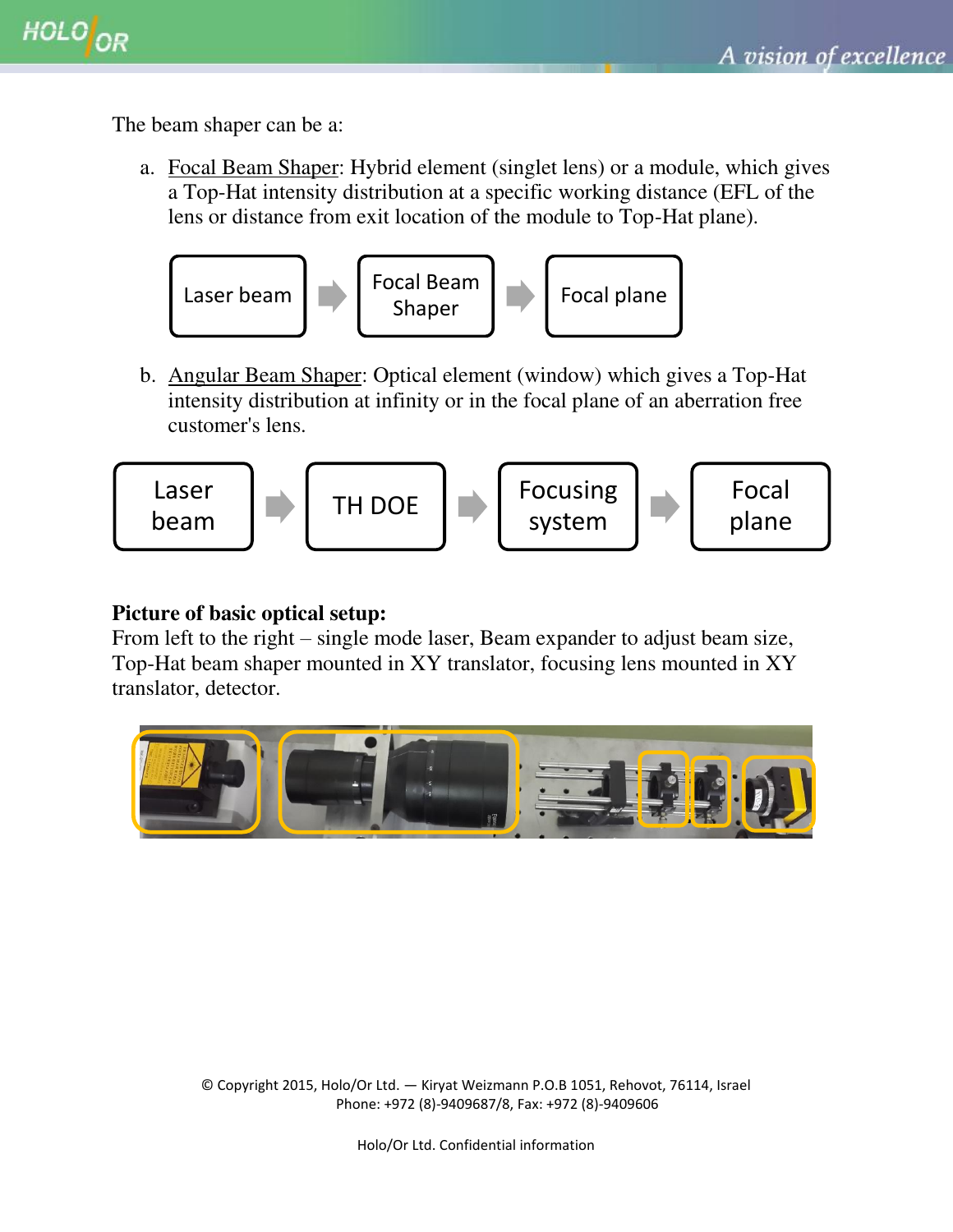## <span id="page-6-0"></span>4. Initial optical setup

The TH beam shaper is mainly being used in situations where highly uniform image and superb accuracy on output shape and size are important. This comes with a cost:

- a) Sensitive to X-Y displacement
- b) Sensitive to input beam diameter
- c) Sensitive to working distance
- d) Requires  $M^2$  < 1.3 (higher value will result in poorer results)
- e) Some designs are rotation sensitive (mainly, non-radial designs)

To solve the issues above, some solutions on the system level can be applied:

- f) X-Y stages
- g) Beam expander (preferred variable)
- h) Z-stage for Focusing module or stage for focal plane (@WD)
- i) Spatial filter
- j) Optional notches for correct placement

Before adding the TH element to the system, we recommend on a few simple steps that will later save time and effort when installing the TH element. The initial optical setup should include:



 *Figure 1 - Schematic optical setup before installing Top-Hat beam shaper* 

© Copyright 2015, Holo/Or Ltd. — Kiryat Weizmann P.O.B 1051, Rehovot, 76114, Israel Phone: +972 (8)-9409687/8, Fax: +972 (8)-9409606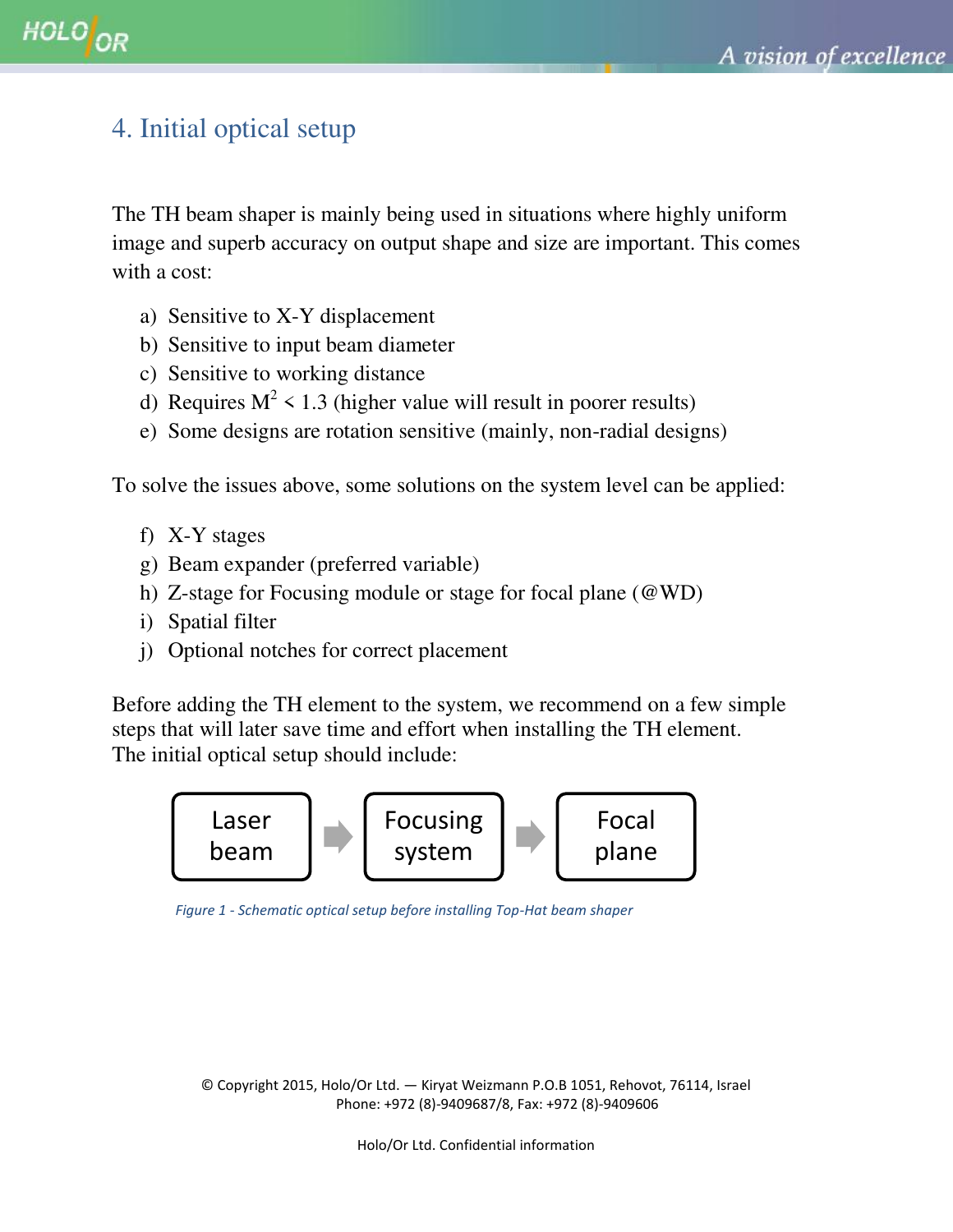**4.1 First, check that the laser beam has the required parameters as defined for each TH element.** 



**4.2 Align the laser beam, focusing system and focal plane (via a detector) to be centered and parallel relative to the optical axis, by means of:** 



**4.3 Find the focal plane that has the smallest spot size by moving your detector along the optical axis (Z-axis) – this will later be the Top-Hat plane.** 



*Figure 3 - Spot size along the optical axis, near the focal plane of the system* 

© Copyright 2015, Holo/Or Ltd. — Kiryat Weizmann P.O.B 1051, Rehovot, 76114, Israel Phone: +972 (8)-9409687/8, Fax: +972 (8)-9409606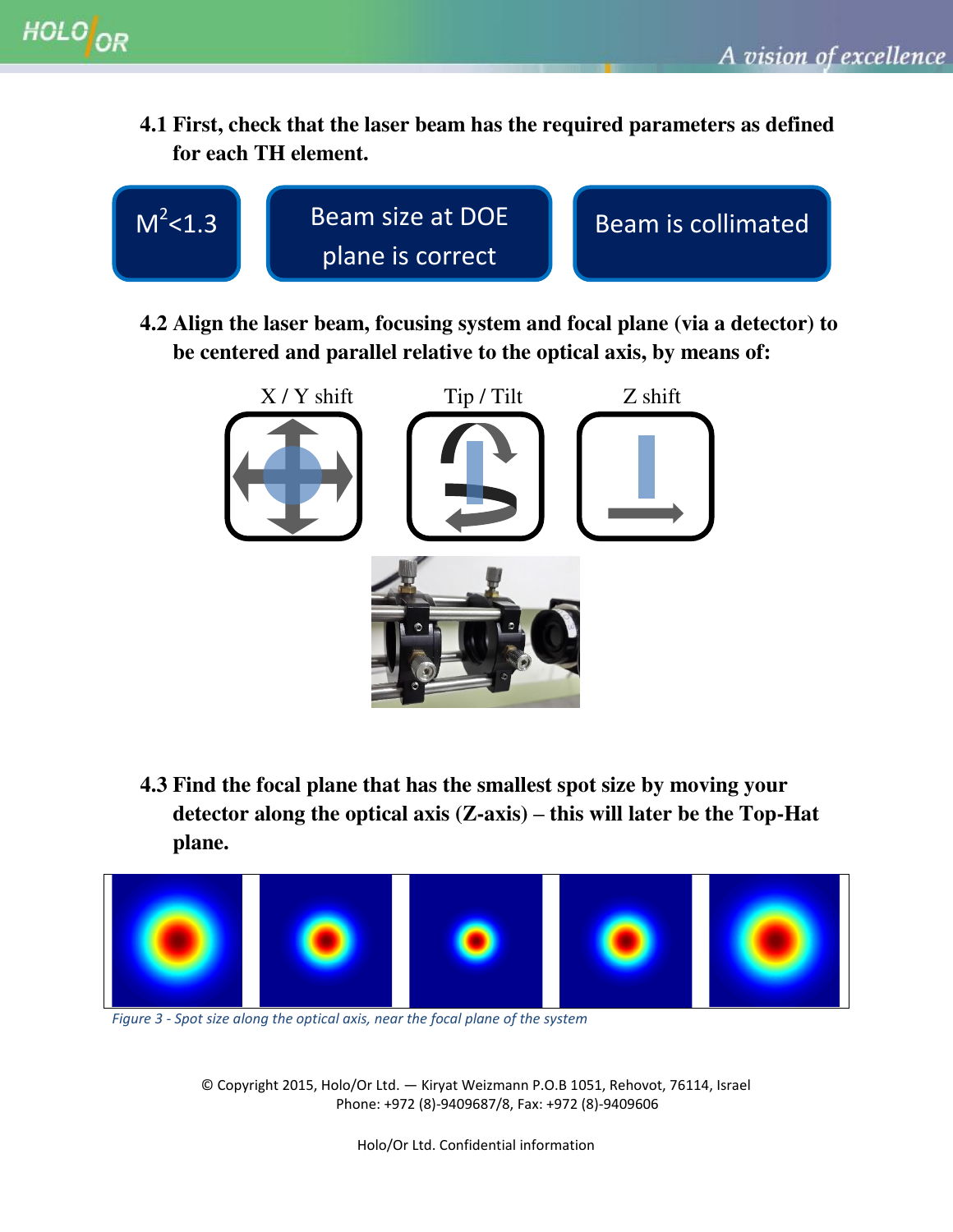### <span id="page-8-0"></span>5. Installing the TH beam shaper

#### **5.1 Position of TH inside an optical system.**

For TH elements with small divergence angle, the distance between the TH beam shaper and a Focusing system is not important, as long as the clear aperture of the Focusing system will be large enough  $(\sim x2.5$  input beam size) to prevent diffraction losses at the clear aperture at the entrance and also at other clear apertures inside the Focusing system.



*Figure 4 - Schematic optics setup with Top-Hat beam shaper*

#### **5.2 Alignment of the TH beam shaper on the optical axis.**

The image in the focal plane should have a symmetrical shape around the optical axis. This can be adjusted by X-Y translation and angular rotation of the TH beam shaper.



© Copyright 2015, Holo/Or Ltd. — Kiryat Weizmann P.O.B 1051, Rehovot, 76114, Israel Phone: +972 (8)-9409687/8, Fax: +972 (8)-9409606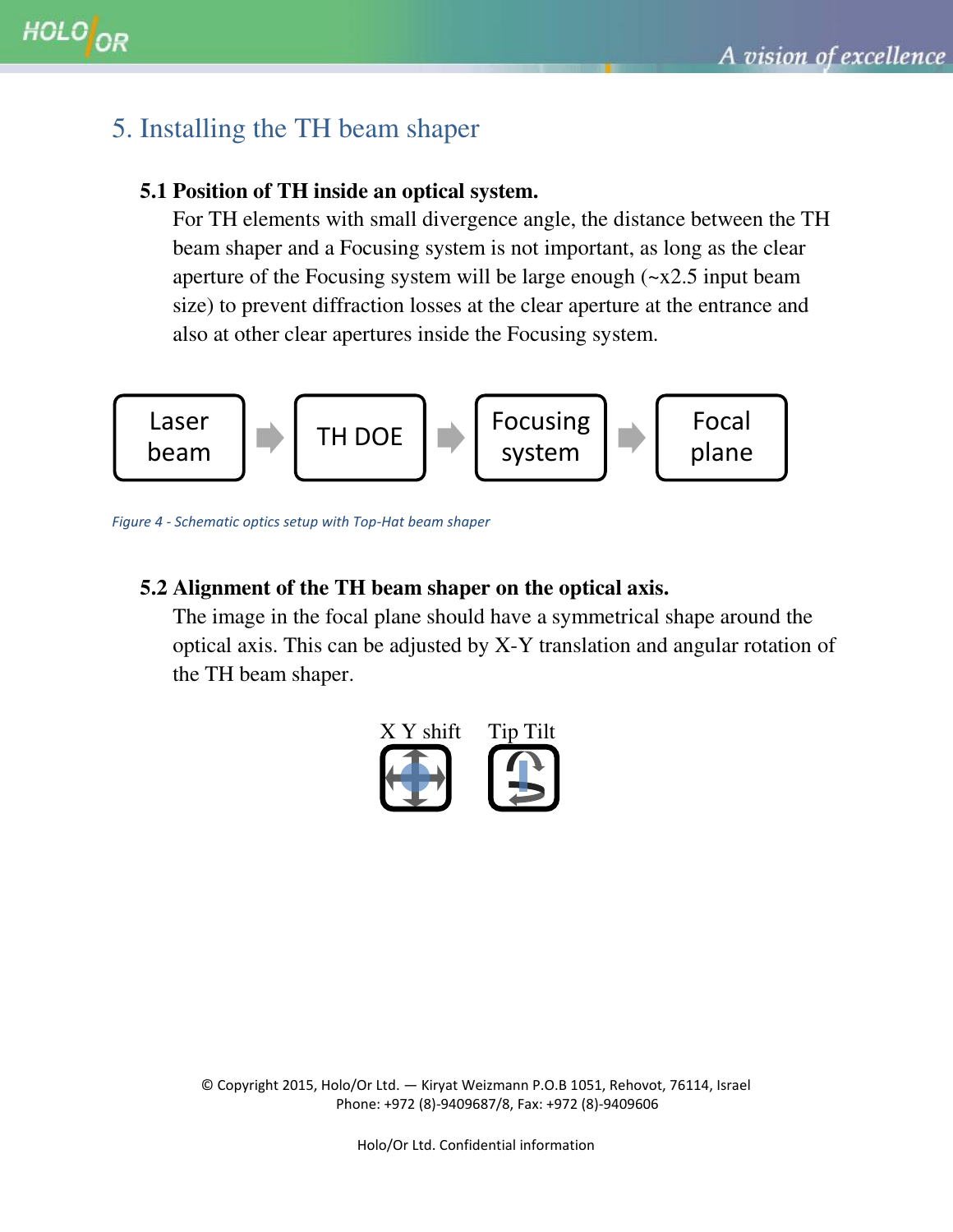

Misalignment effect for square Top-Hat shape.

5.3 **Adjustment (Fine tuning) of the image plane in a very small range (distance) around the focal plane in small steps**, in order to achieve the best shape, uniformity, and size of the Top-Hat beam. The reference point for the defocusing range can be the Rayleigh distance.



Defocus effect for square Top-Hat shape. [\(https://youtu.be/79GlQdgFxbI\)](https://youtu.be/79GlQdgFxbI)



© Copyright 2015, Holo/Or Ltd. — Kiryat Weizmann P.O.B 1051, Rehovot, 76114, Israel Phone: +972 (8)-9409687/8, Fax: +972 (8)-9409606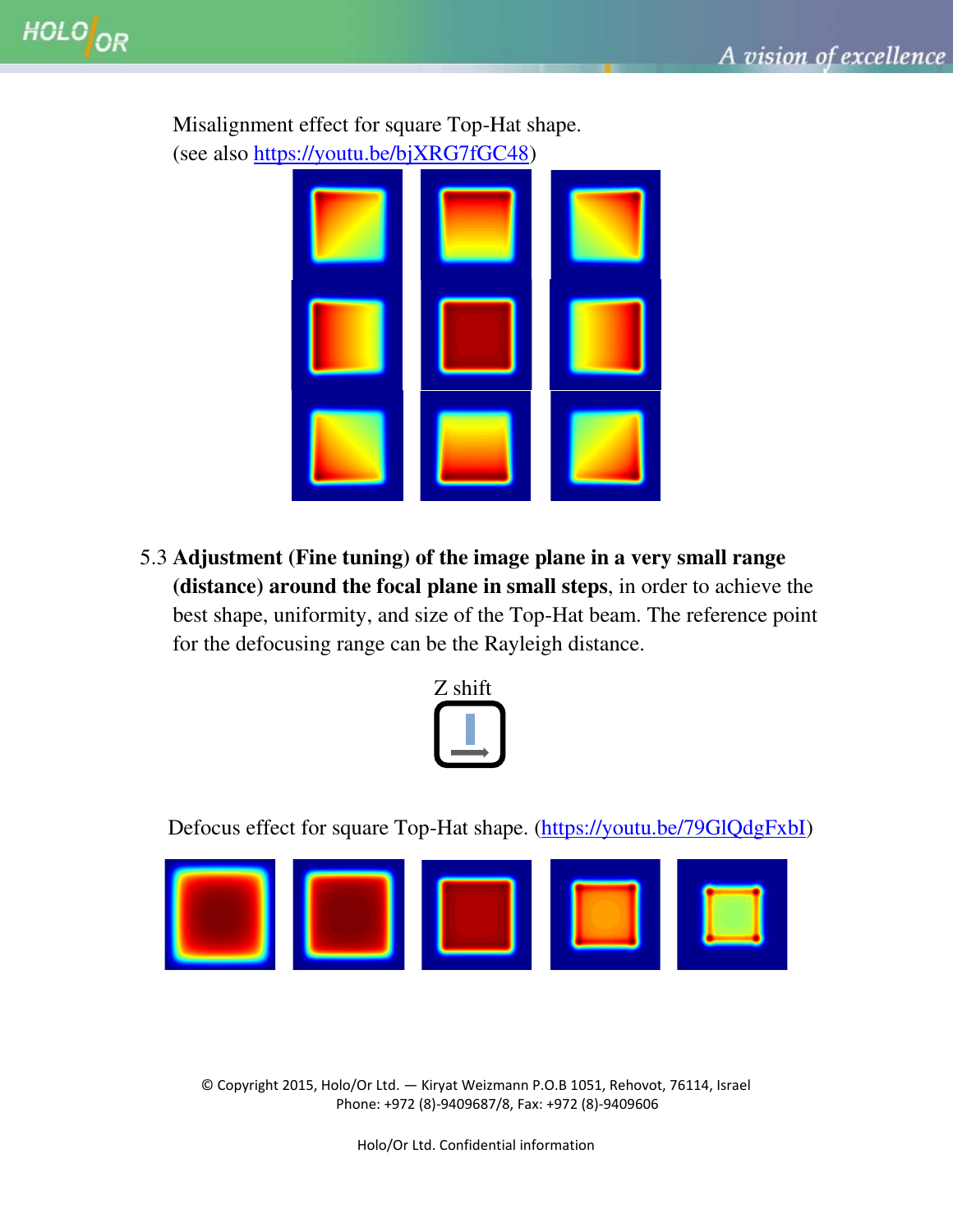### <span id="page-10-0"></span>**6.** Problems and solutions:

#### **6.1 X-Y Misalignment**

If the intensity profile looks tilted, i.e. a slope in the intensity going from one side of the spot to the other, this is probably due to misalignment in X-Y plane (perpendicular to propagation axis). To solve it, simply shift the DOE position relative to the optical axis:



*Figure 5 - Decenter effect*

**Misalignment video** -<https://youtu.be/bjXRG7fGC48>

© Copyright 2015, Holo/Or Ltd. — Kiryat Weizmann P.O.B 1051, Rehovot, 76114, Israel Phone: +972 (8)-9409687/8, Fax: +972 (8)-9409606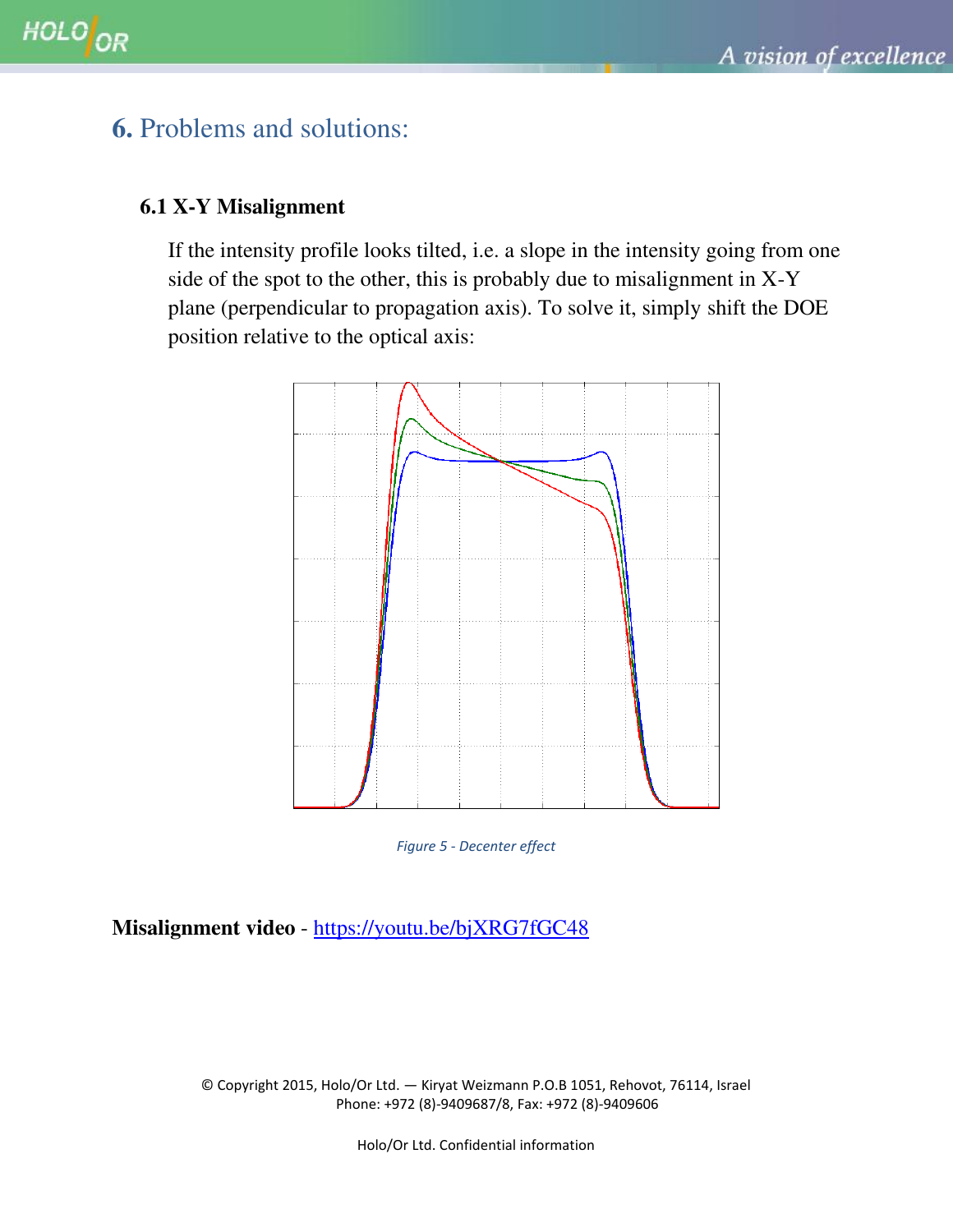#### **6.2 Defocus**

If output image has "dog ears" or "convex" like intensity profile, this can be either a defocus issue or non-nominal input beam size -> Scan with a detector on the optical axis to find the optimal position, if this does not solve the problem, it might be that input beam size is not nominal.

|                          | <b>Before ideal position</b> | <b>After ideal position</b> |
|--------------------------|------------------------------|-----------------------------|
| <b>Top-Hat size</b>      | larger                       | smaller                     |
| <b>Edges</b>             | wider                        | thinner                     |
| <b>Top-Hat intensity</b> | "convex"                     | "dog ears"                  |



*Figure 6 - Defocus effect:blue line before nominal position and violet after*

#### **Defocus video -<https://youtu.be/79GlQdgFxbI>**

© Copyright 2015, Holo/Or Ltd. — Kiryat Weizmann P.O.B 1051, Rehovot, 76114, Israel Phone: +972 (8)-9409687/8, Fax: +972 (8)-9409606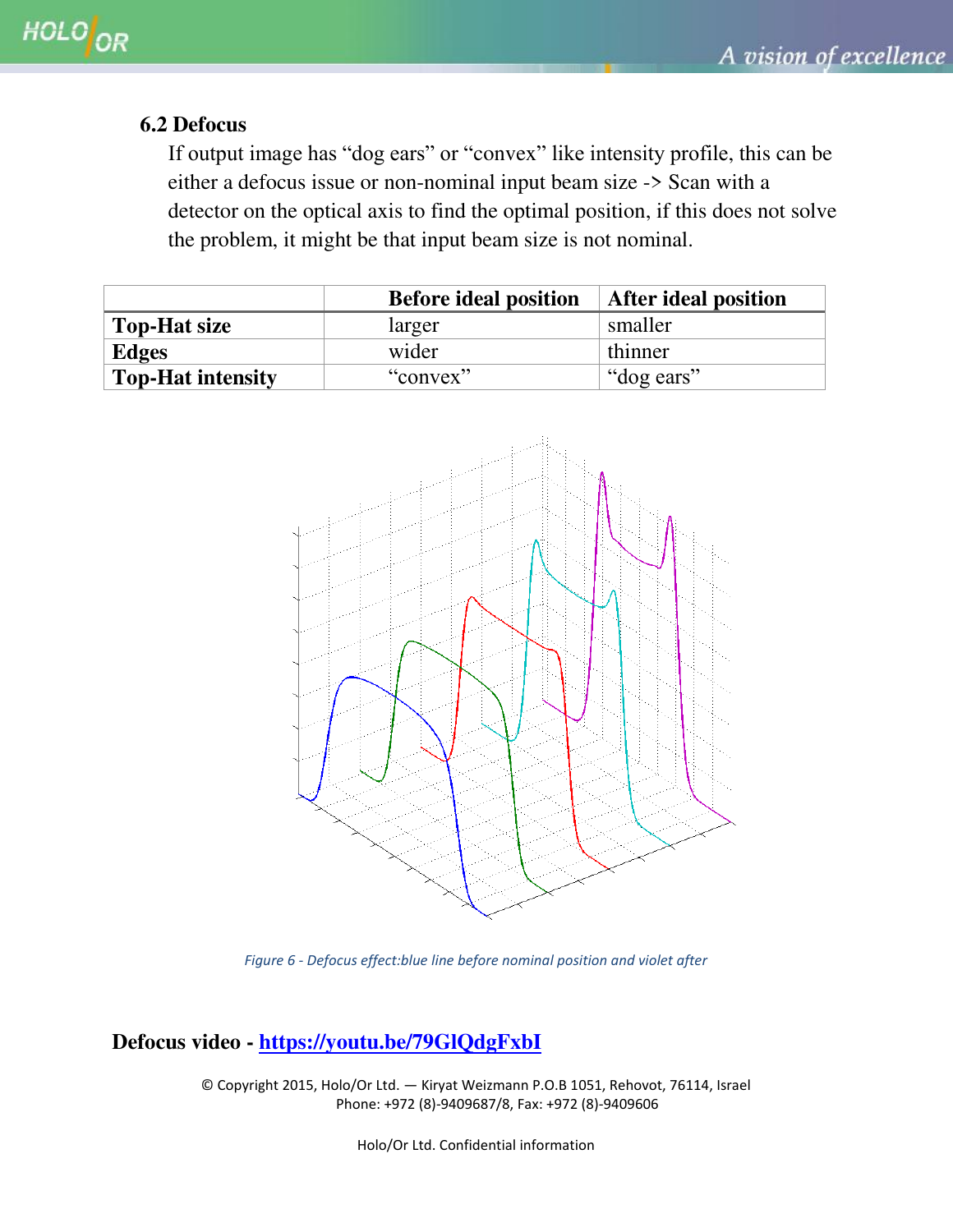#### **6.3 Input beam size**

Increase / reduce input beam size with a beam expander/reducer to find the optimal size by viewing the top part of the TH intensity profile.

|                       | <b>Smaller beam</b> | Larger beam       |
|-----------------------|---------------------|-------------------|
| Intensity of top part | "convex"            | $\int$ "dog ears" |



*Figure 7 - Beam size effect: blue line smaller than nominal, red larger than nominal* 

Generally, correcting the beam size is a more complex mission (especially with no variable beam expander), so in some cases it can be compensated by applying a defocus.

© Copyright 2015, Holo/Or Ltd. — Kiryat Weizmann P.O.B 1051, Rehovot, 76114, Israel Phone: +972 (8)-9409687/8, Fax: +972 (8)-9409606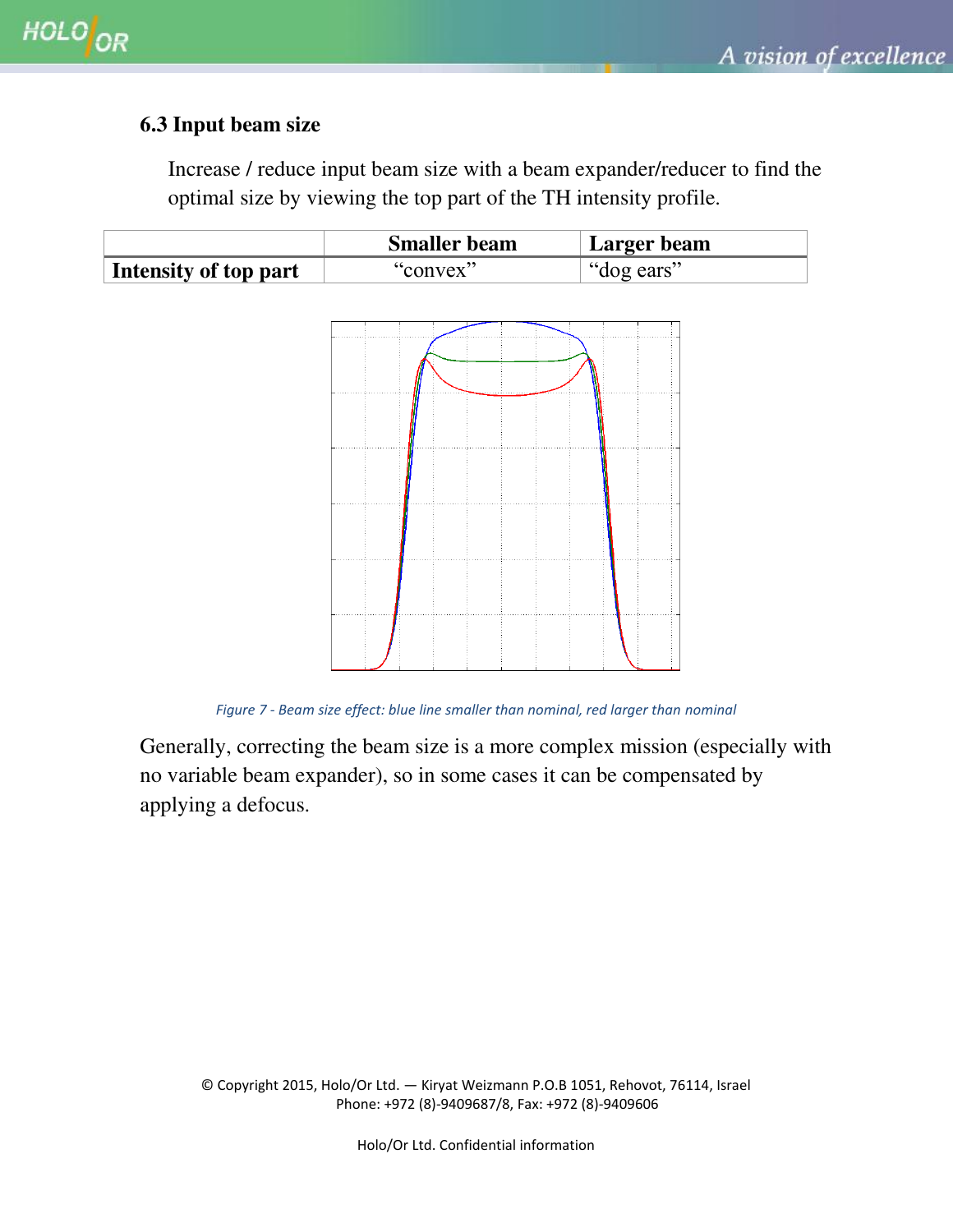#### **6.4 Input beam size ratio to clear aperture size.**

It is important to keep the incident beam size  $\sim x2.5$  smaller than the Top-Hat beam shaper DOE clear aperture. Below, we show how smaller aperture affect on Top-Hat uniformity. Note, shape and size remain almost without change.



© Copyright 2015, Holo/Or Ltd. — Kiryat Weizmann P.O.B 1051, Rehovot, 76114, Israel Phone: +972 (8)-9409687/8, Fax: +972 (8)-9409606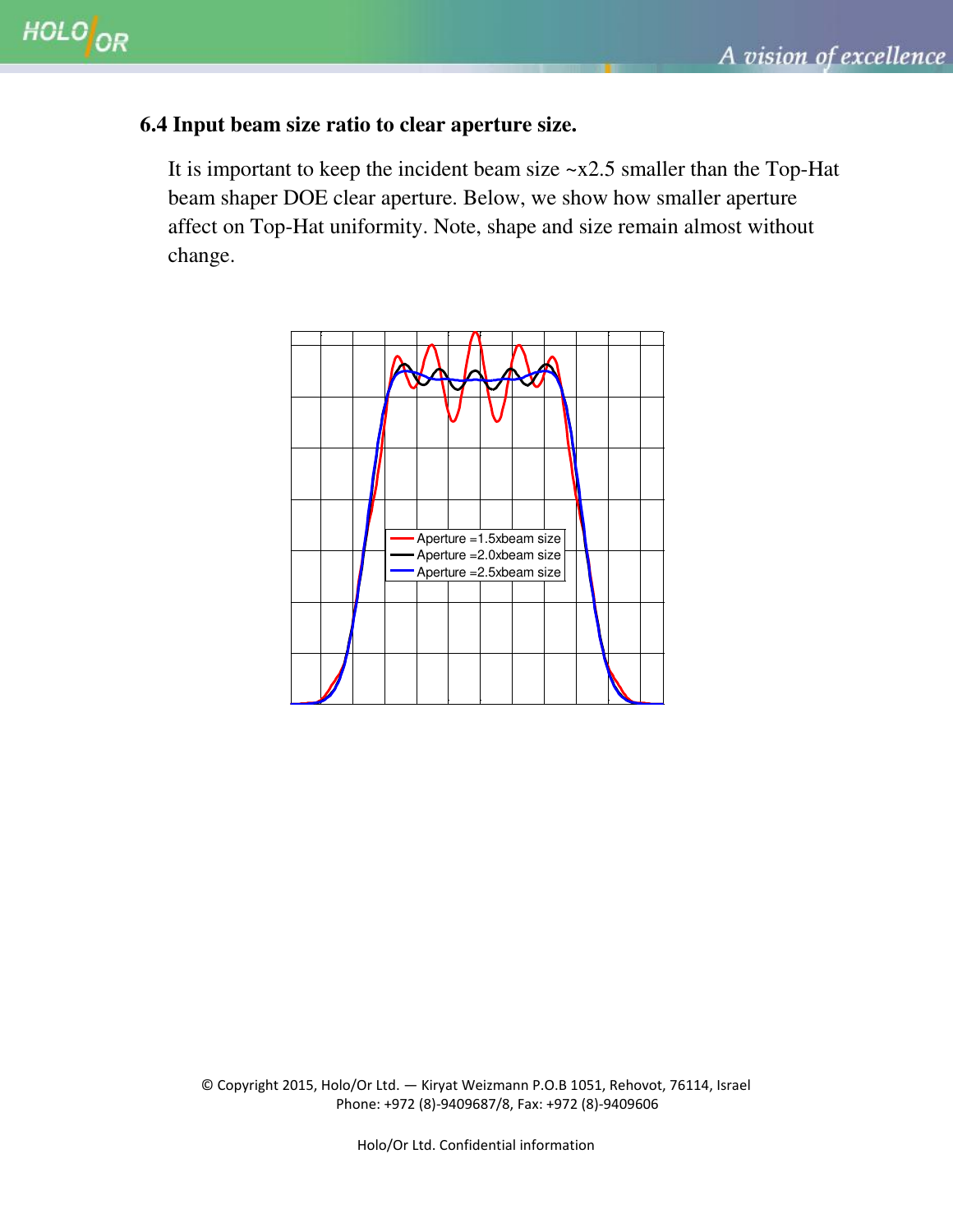#### **6.5 Non-collimated incident beam**

For perfectly collimated incident beam, Top-Hat (*TH*) image will be resolved at the *EFL* of the system, and its image size calculated by:  $2 \times$  $EFL \times \tan(\frac{\theta}{2})$  $\frac{\text{full}}{2}$ ).

Note, incident beam size on beam shaper should be nominal.

For non-collimated incident beams (diverging or converging), *EFL* is replaced by *working distance* (*WD*), which is the distance to "new" image plane (where smallest spot size is measured without the DOE). Top-Hat image size is changed according to shift in *WD*. "new image size"=  $2 \times$  $WD \times \tan(\frac{\theta}{2})$  $\frac{1}{2}$ 

To clarify, for converging incident beam the distance to Top-Hat image plane will be smaller (compared to EFL), and so the Top-Hat size will be smaller (same proportion). Moreover, it is the other way around for a diverging incident beam, meaning, longer distance to image plane and larger Top-Hat size. See illustration below:



*Figure 8 - Schematic sketch of collimated beam (red color), and non-collimated beam (green color)* 

© Copyright 2015, Holo/Or Ltd. — Kiryat Weizmann P.O.B 1051, Rehovot, 76114, Israel Phone: +972 (8)-9409687/8, Fax: +972 (8)-9409606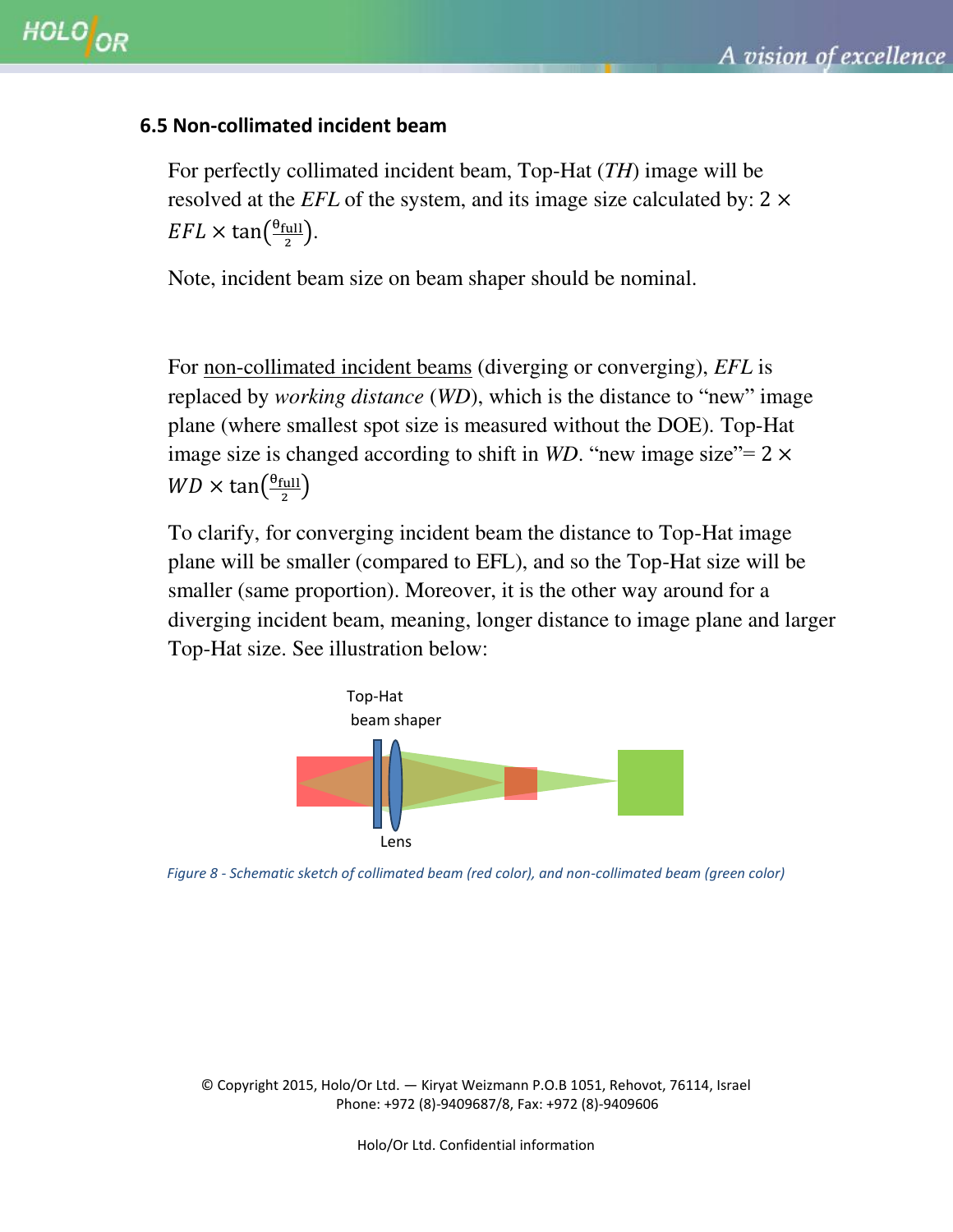### 6.6 **Perturbations inside input beam** (**Gaussian)**

On the following examples (right), we show how input intensity profile with white noise influence on the output. This can lead to interference effects, which appear generally as rings in the output intensity profile.

Low frequency noise brings more undesired fluctuation than high frequency noise.



© Copyright 2015, Holo/Or Ltd. — Kiryat Weizmann P.O.B 1051, Rehovot, 76114, Israel Phone: +972 (8)-9409687/8, Fax: +972 (8)-9409606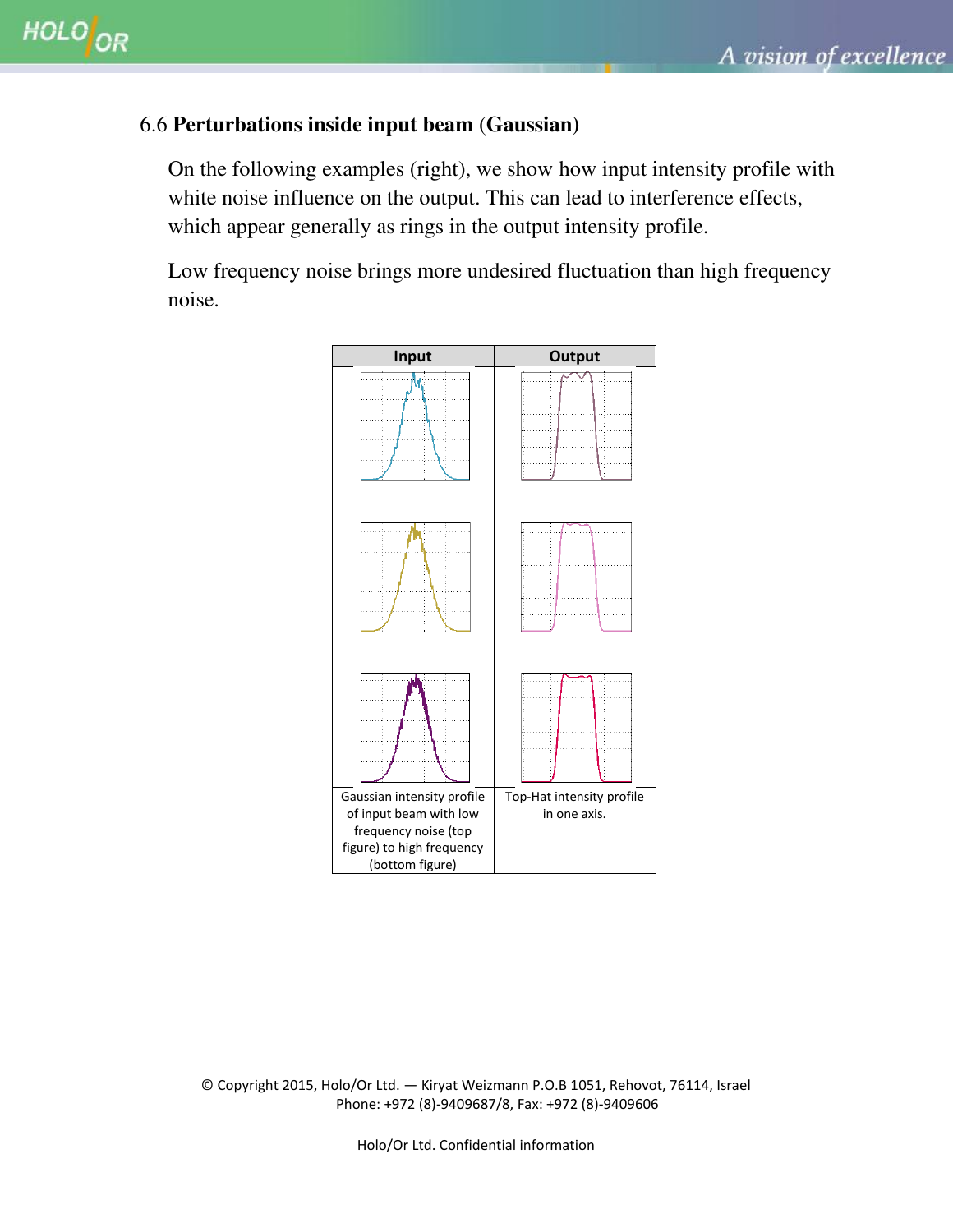#### 6.7 **Aberrations of refractive elements / lens**

Aberrations within an optical system degrade functionality of Top-Hat beam shaper. Edges become wider, uniformity becomes worst, and efficiency reduces.

For short wavelengths (UV region) or EFLs  $\leq$ 50[mm], refractive focusing system requires special attention when integrating Top-Hat beam shaper. Typical effects can be seen below:



optimized for use with Beam Shapers.

© Copyright 2015, Holo/Or Ltd. — Kiryat Weizmann P.O.B 1051, Rehovot, 76114, Israel Phone: +972 (8)-9409687/8, Fax: +972 (8)-9409606